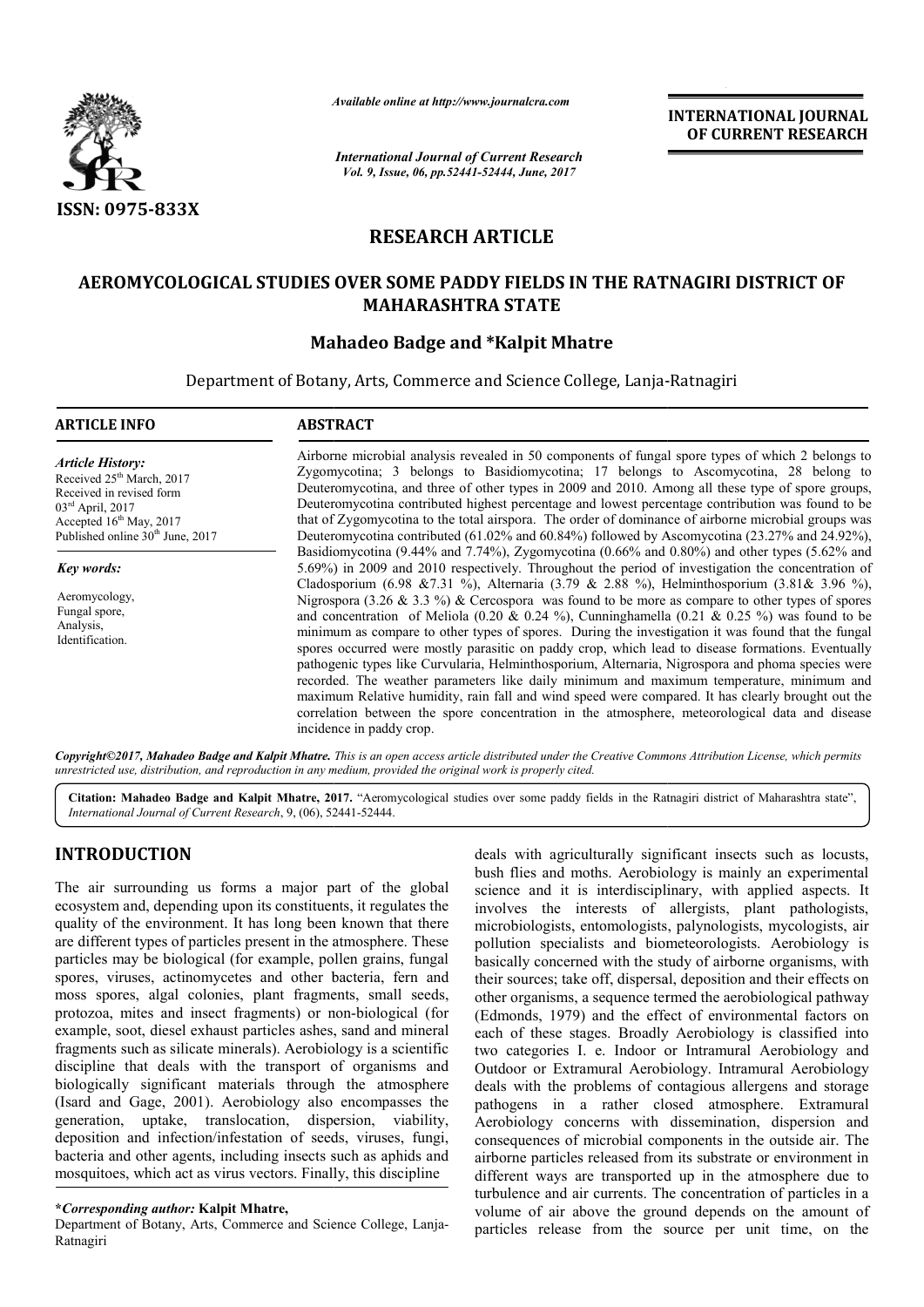meteorological conditions. It has been found that intramural aerosols have a large range that is smaller than in outdoor air. In many work environments very high total counts have been found which are much higher than usually found in outdoor environments. The composition and concentration of the airborne flora shows great variations depending on geographical locality, meteorological situation, time of day and sampling techniques used (Gregory, 1973). When a microorganism becomes airborne the immediate fate of the particle largely depends on the local meteorological conditions. The turbulence is dependent on the ground topography, the temperature in the air mass and the wind speed. Deposition mechanisms can be either dry or wet. Most wet deposition occurs as a result of washout by rain. The efficiency of raindrops to capture spores depends on the size of the spores and the raindrops, the rate and duration of rainfall, as well as the depth of the precipitation and spore layers. Wet and dry depositions are closer in number than has been suggested by their relative deposition rates because there are many more dry hours than wet hours. Spores delivered during rain will be more likely to initiate disease because leaves will be wet and infection can begin immediately. The uncertainty in estimating the rate of wet deposition is large and it is difficult to ascribe to this mechanism a representative role (Smith, 1981). The fungal spores and hyphal fragments are commonly recorded in the air and are important for the survival and subsequent continuation of generations. Many of the fungal spores are endowed with unique structures and capacity to survive under unfavourable environmental conditions and this probably accounts for the predominance in the air. Numerous airborne organisms, fragments as well as particles of biological origin passively float in the atmosphere. Small insects, bacteria, viruses, plant pollen, Diasporas fragment of tissue and such organic compounds mycotoxins or allergens can be found in the air. Along with temperature and relative humidity, the UV component of solar radiation, which is the most lethal, controls survival of spores in the atmosphere. Most spores, which will be transported through the atmosphere and deposited within a few hundred kilometres of the source, remain with the mixed layer of the atmosphere (Clarke *et al*., 1983)

The Italian botanist Micheli (1729) was the first scientist who in studied fungi and their spores under the microscope. He also observed that dust particles taken from fungus and placed on fleshy cut slices of melon generally reproduced the same kind of fungus. He concluded that the dust particles were taken from the Seeds (spores) of fungus and are occasional different fungi appeared were produced from spores carried through the air. A comprehensive knowledge of the biological and weather interactions which govern the movement of organisms in the atmosphere is essential for the development of successful management strategies for controlling their harmful effects on terrestrial ecosystems. Emigration and immigration of organisms to and from habitats can significantly regulate the dynamics of populations (Isard and Gage, 2001). The interest in the nature and behaviour of organism present in the air was created during the middle of last century, when Louis Pasteur (1861) proved in his classical experiment in the combating theory of spontaneous generation of life and developed germ theory of disease, that air is the carrier of many common germs. Since then several group of investigators will varied objective have gathered a large amount of information of atmosphere now commonly designated as air-spore. The existing knowledge on composition of the air spore can be said to have started from 1830, when Ehrenburge first published

information on the microorganism which he had found in the atmospheric dust. In the earlier years the activities of Aerobiologists were limited without reference of meteorology. Aerobiologists were mainly interested in the problems of entrapment, identification and enumeration of transported biological materials in the atmosphere, since it served as an important medium of dispersal of microbes. The meteorologist, on the other hand, had shown little interest in the result of biological investigations though it would have possibly help to know more about the mixing process in the atmosphere and the movement of air masses.

#### **MATERIALS AND METHODS**

In the present investigation spore trapping was done by using TIlak's continuous air sampler and Petri-plate exposure method. The apparatus run on electric power supply (AC-220V) and provides a continuous sampling of air for eight days. It consist of a cubical tin box of  $10.4$ " x  $10.4$ " x  $8$ " dimension. The electric clock fitted in an instrument and was synchronized with the drum. Air was sucked through the orifice of the projecting tube at the rate of five litres per minute and it impinges on transparent cellotape which was of 1.5 cm in breadth and stacked on the slowly rotating drum. The drum completes one circle in eight days. The tape was slightly coated with petroleum jelly and faces the orifice of the outward projecting tube 0.5 cm away from it. Before the tape was mounted on glass slide at the end of seven days, it was divided into eight equal parts, measuring 8.4 cm in length, which was again subdivided into two parts, measuring 4.2 cm in length and then cut. Each piece, thus obtained, represent the 12 hours sampling area for a day or night accordingly. The tape for 12 hours was mounted on slide with glycerine jelly & made permanent. Scanning was done by dividing this tape into six equal parts, each part representing two hours trace area. The air was sucked through the tube with help of small fan having three prongs and fixed in the circular opening in the cover of the sampler. An exhaust hole measuring 6 x 2.7 cm is kept in a lid of apparatus. An instrument is modified form the spore clock model of Panzers *et al*. (1957) 24 hours slide spore collector. When it was compared with other spore traps, it was found that the Rotorod sampler (Perkins, 1957) is useful only for spot sampling, although its collection efficiency is 85%. The Hirst trap (Hirst, 1952) with minimum 45% collection efficiency has the disadvantages of the capital cost, power requirement and unsuitability both for culture and trapping splash dispersed spores. The Panzer's slide spore collector (Panzer, 1957) with 70% collection efficiency has less retention capacity and requires attention after every twenty four hours, where as the present air sampler has 75% collection efficiency, greater retention capacity and is also economical besides it provides data for 7 days i. e. of one week. Air sampling was started before sowing and continued up until harvesting. from 17th June to 30th October, 2009 (140 days) and from 5th June to 22nd October, 2010 (136 days). The sampler was installed in the centre of the crop field in both the Kharif season at a height of 1 meter from the ground. Sampling was carried out by operating continuously above described air sampler with its orifice kept at constant height of one meter above the ground level in the paddy field before plantation. The sampler was well protected from rain by a polythene cover, keeping orifice tube exposed outside, which does not impair the sampling efficiency. Air was sampled at the rate of 5litres/min. and the transparent cello tape coated with petroleum jelly was changed weekly. The exposed cello tape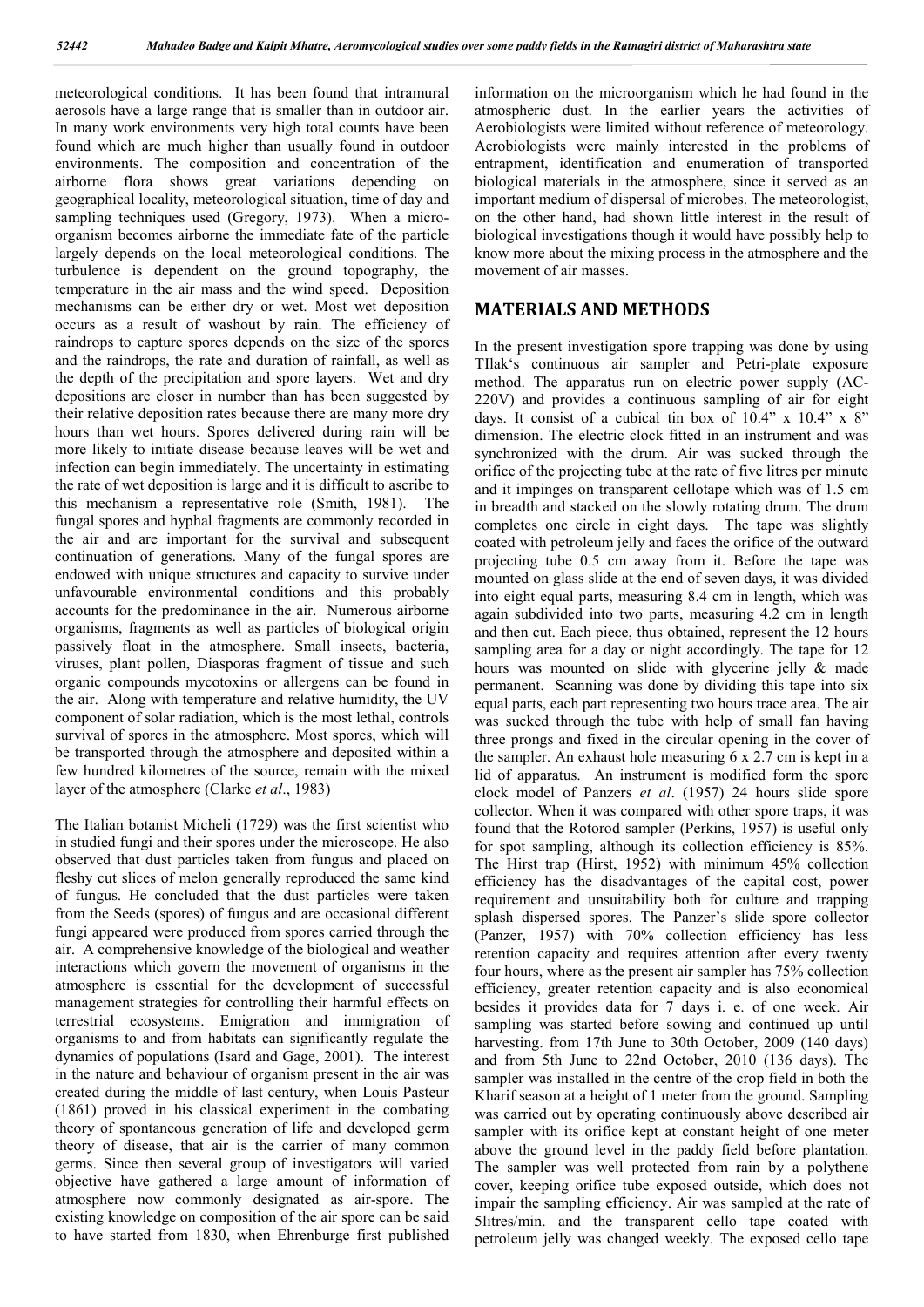was cut into fourteen equal parts, each part represent twelve hours trace area of day or night accordingly. The piece of cello tape was mounted on glass slides using glycerine jelly as mountant. Glycerine jelly as a mountant has the best optical properties for the visual examinations. Measured amount of glycerine and distilled water was mixed in a beaker and heated in a water bath for 2-3 hours. During heating this mixture, gelatine was added slowly by stirring to avoid the clumping. After complete dissolution of gelatine, phenol crystals were added as preservative and metabolic inhibitor. This glycerine jelly was used for the preparation of permanent slide. Scanning was done regularly, areas 9600 square microns of total area as the trace obtained in a day, was scanned under 10x X 45x eyepiece- objective combination of binocular research microscope. Assuming the trapping efficiency to be 75% and the counted were converted in to number per cubic square meter of air. The identification of spores caught was based on (I) Microscopic characters, (ii) Comparison with parasitic and saprophytic fungal material collected in and around the field, (iii) Comparison with cultural characters. In all possible cases, generic counts were made which are based on colour, shape, size and other diagnostic features of the spores. In general, climatic conditions at this place are favourable for agriculture growth, similarly favourable rain and humidity during most of the days indirectly favours the growth of the diseases.

### **RESULTS**

The present investigation 50 components of fungal spore were observed, out of which 2 belongs to Zygomycotina; 3 belongs to Basidiomycotina; 17 to Ascomycotina, 28 belong to Deuteromycotina, and three of other types. The total concentration was 422884 spores/m3 and 384370 spores/m3 in the first (2009) and second (2010) kharif season respectively. The order of dominance of airborne microbial groups was as under : Deuteromycotina contributed (61.02% and 60.84%) followed by Ascomycotina (23.27% and 24.92%), Basidiomycotina (9.44% and 7.74%), Zygomycotina (0.66% and  $0.80\%$ ) and other types  $(5.62\%$  and  $5.69\%)$  in the first (2009) and second (2010) kharif season respectively. Out of 50 spore type 2 of them were belonging to Zygomycotina group which includes Albugo and Cunninghamella. The genus Albugo contributed (0.45% and 0.55%) and Cunninghamella contributed (0.21% and 0.25%) to the total air-spora in the first (2009) and second (2010) kharif season respectively. The group Ascomycotina is represented 17 spore types belonging to order Sphaeriales, Pleosporales, Hysteriales and Dothidiales etc. Occurrence of many spore types in air-spora revealed incidence of many saprophytic and parasitic ascomycetes in paddy field. Climatic factors play important role in release of ascospores. Month wise concentration showed considerable variation as (7.44% and 7.31%) in June, (17.45% and 18.05%) in July, (34.05% and 30.63%) in August, (28.86% and 30.61%) in September and (12.19% and 13.4%) in October to the total catches of respective type during first (2009) and second (2010) kharif season respectively. Basidiomycotina group was represented by smut spores, Uredospores and Teleutospoes. Among all the types smut spores showed highest contribution 4.06%  $\&$  4.36% as compared to Teleutospore 2.9% & 1.89% and Uredospore 2.48% & 1.49% found in Kharif season 2009 and 2010 respectively. It is observed that temperature, humidity, growth and age of plant favour the incidence and spread of disease. Deuteromycotina was represented 28 different spore type. The order Melanconiales and Moniliales showed considerable domination as compare to

other orders. Throughout the period of investigation the concentration of Cladosporium (6.98% & 7.31%), Curvularia (4.09%) in both the season, Alternaria (3.79% & 2.88%), Helminthosporium (3.81% & 3.96%), Nigrospora (3.26% & 3.3 %) and Aspergillus 2.28% and 3.05% found to be contributed in maximum percentage to the total air-spora. Meliola (0.20% & 0.24 %), Cunninghamella (0.21% & 0.25 %) was found to be minimum as compare to other types of spores. Phoma (2% & 1.72%), Fusariella (1.01% & 0.91%), and Fusarium (0.76% & 0.99%) species were recorded. During the investigation it was found that the fungal spores occurred were mostly parasitic on paddy crops, which leads to disease formations. The present investigation also includes presence of other types such as fungal fragments, unidentified spore and insect parts. Fungal fragment contributed 2.76% and 3.41%, unidentified spores contributed 2.32% and 1.87% whereas insect parts contributed 0.54% & 0.41% to the total air-spora in Kharif season 2009 and 2010 respectively. Abundant presence of fungal fragments was found to be of great importance because their viability was recognised to produce colonies in order to cause infection in pathogenic fungi. Their percentage found to be increase in high wind velocity. Air-borne fungal fragments are primarily conidiophores of sexual forms, culturing of these fungal fragments revealed that they mostly belong to Cladosporium, Alternaria, Aspergillus or Penicillium. Due to their viability, also serves as mean of propagation. The significant contribution of fungal fragments was noted during day time.

## **DISCUSSION**

The present aeromycological studies would be a step foreword in devising an efficient disease forecasting system for paddy crop of this region and alternate measures may be taken to stop the disease incidence and prevent the loss of production. The obtained results, during the present investigation, have been satisfactory analyzed and presented in thesis in the form of plotted pie charts, bar graphs and line graphs. Besides, the thesis has been well supported by incorporating photomicrographs of some airborne fungal spore types. Thus present investigation will help to understand to various components of air and their occurrence over paddy crop. It was observed that, the occurrence of various types of spores was in relation with weather changes, field operation, crop growth and disease incidence on paddy crop during the period of investigation. The result obtained and conclusion drawn would definitely help in knowing the incidence of diseases and enable to serve as a basis for devising disease forecasting system leading to efficient control of diseases. The incidence of pathogenic spores noted in the present studies is also of considerable help to farmers and cultivators as it would serve the purpose of alarming them for likely occurrence of fungal diseases so that they can plan for the proper preventive measures before hand.

#### **Acknowledgement**

Authors would like to thank the principal of arts, commerce and science college, Lanja for providing necessary laboratory facilities for conducting research.

### **REFERENCES**

Adams, K. F. 1964. Year to year variations in fungal spores contents of the atmosphere. *Act-Allergo*. 19: 11-50